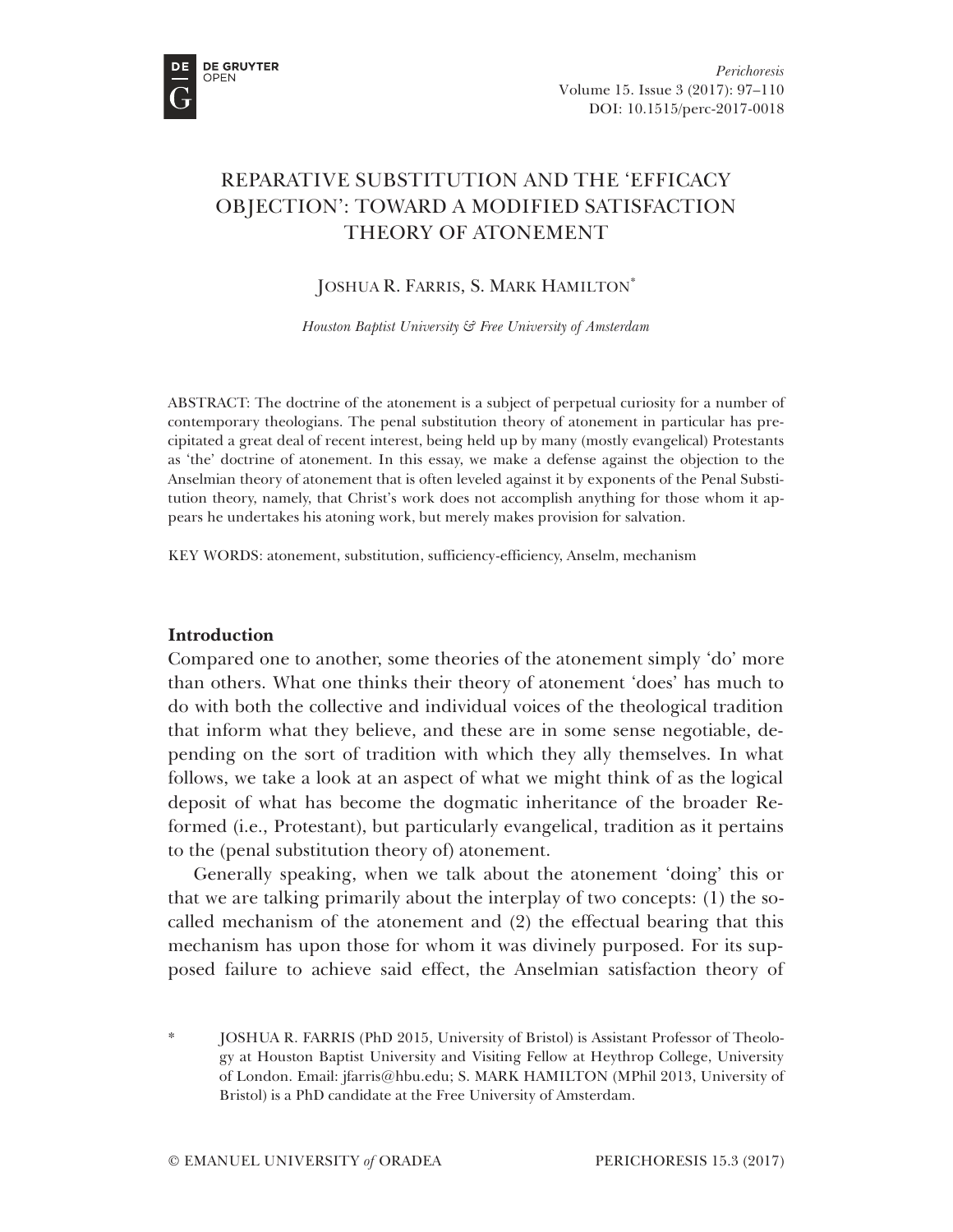atonement is often criticized, and that, by mostly penal substitution theorists. This is what we mean by the efficacy objection, namely, that the satisfaction theory simply does not do anything for humanity, but merely makes provision of the possibility of salvation. Before we describe the theories, we need to define some terms. Because we will be using several terms of art to make our case, for the sake of clarity, consider our use of following terms:

- (1) 'Mechanism' describes that thing which must necessarily obtain in order for some precise act or action to obtain.
- (2) 'Sufficiency' is the capacity of doing something in a right manner (e.g.: Being in possession of enough of a small-pox vaccination to administer it to an entire village).
- (3) 'Efficiency' is the thing done in a right manner (e.g: Administering the smallpox vaccination to those in the village who need and want it).
- (4) 'Efficacy' describes the thing done (e.g.: Those in the village to whom the small-pox vaccination was administered are insulated from the threat of contracting small-pox).

With these terms in mind, in what follows, we offer up several arguments against the efficacy objection to the satisfaction theory, arguing in favor of what we have elsewhere referred to as reparative substitution theory of atonement, which is our attempt at a sort of Protestantized version of Anselm's theory [for more on reparative substitution, see: Farris and Hamilton 2017; Hamilton 2015]. Be not mistaken though, reparative substitution is much more than that increasingly popular exercise of simply re-branding the atonement that appears so novel in contemporary constructive theology. Rather, it is more like a development of aspects of Anselm's theory that he left largely undeveloped; these developments being significant enough in our minds as constitutive of a theory separate unto itself.

To this end, this paper unfolds in two parts to a conclusion. In part one, we set up the problem by a brief discussion of the mechanism of the atonement, situating our discussion in the so-called sufficiency-efficiency debate [For more on this soteriological dictum, *Satisfactio Christi sufficienter pro omnibus, sed efficaciter tatum pro electis* (the atonement of Christ is sufficient for all but efficient only for the elect), and its controversial use in the Reformed theological tradition, see: Heppe 1950: 475-9 and Bavinck 2006: 455ff]. In part two, we lay out some of the contours of the penal substitution, satisfaction and finally reparative substitution theories, paying particular attention to some of those contours of the later which we take to be deliverances from the efficacy objection. By way of conclusion we offer up several reasons for thinking that, in point of fact, when compared to the reparative substitution theory, it is actually the penal substitution theory of atonement that we think has more for which to answer.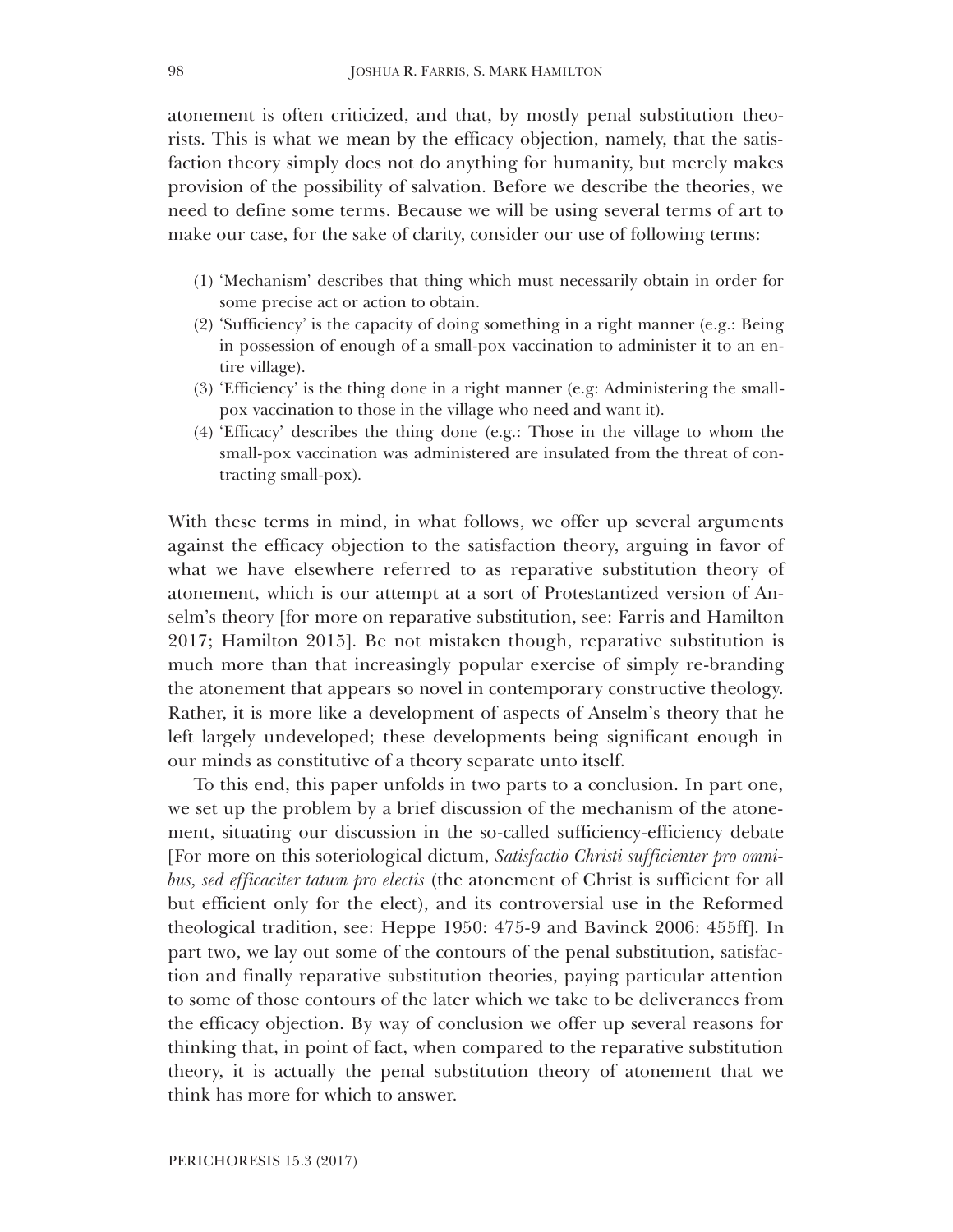## **Mechanism, Sufficiency, and Efficiency**

What constitutes a legitimate theory of atonement? The answer to this is a bit tricky. For the sake of argument, a theory of atonement is legitimate according to the degree to which we can discover some mechanism that specifically describes the work that Christ accomplishes by his death. What this means, first of all, is that neither the incarnation nor the resurrection are the atonement, as some like to think (more in a moment). Following from this, it also means that there are several illegitimate theories of atonement. In this we agree with Kathryn Tanner who has recently and boldly asserted, for example, that, 'Christus Victor is not a model of atonement at all in that it fails… to address the question of the mechanism of the atonement' (Tanner 2010: 253). Is this too strong? Perhaps not. For, are not those who would resist discerning a definitive mechanism for the atonement not by consequence resistant to an intelligible explanation of the significance of the death of Christ?

Our answer to this question limits our atonement options, to be sure. For not only is Aulen's Christus Victor thus undermined on this way of thinking, but so also is Abelard's Moral Exemplar theory and perhaps even (ironically) Tanner's Incarnation as Atonement theory. This is because these theories, save for some theologically constructive refashioning—something to which we are not at all opposed—are not really 'doing' anything, that is, doing anything as it pertains to the death of Christ that is efficient for humanity (see, e.g.: Myers 2015: 71-88). Tanner endorses an incarnation theory of atonement that supposedly undoes any talk of legality where God is somehow bound to the law he has set in motion from the beginning of creation. What she highlights are the benefits humans receive from the incarnation. All that is required on her theory appears to be that God desires to be in union with humanity and God making his life available to humans exemplified to the greatest degree in the incarnation. The problem with this theory is that it does not sufficiently account for the Fall as an objective break between the divine and human relationship. We are not convinced that Scripture nor logic gives us reason to think that the incarnation itself accomplishes something like justification (i.e., making us right with God and / or his moral law). In fact, neither is this theory necessarily performing a work—again, as it pertains to the death of Christ—that ought to be regarded as sufficient for humanity. Such theories seem intent on leveraging a perceived measure of explanatory power afforded by other doctrines in order to interpret the value of Christ's death.

Now, we will be the first to admit that such theological moves are not entirely out of order. The problem is when such moves are over-leveraged to such a degree that Christ's death is not able to be explained without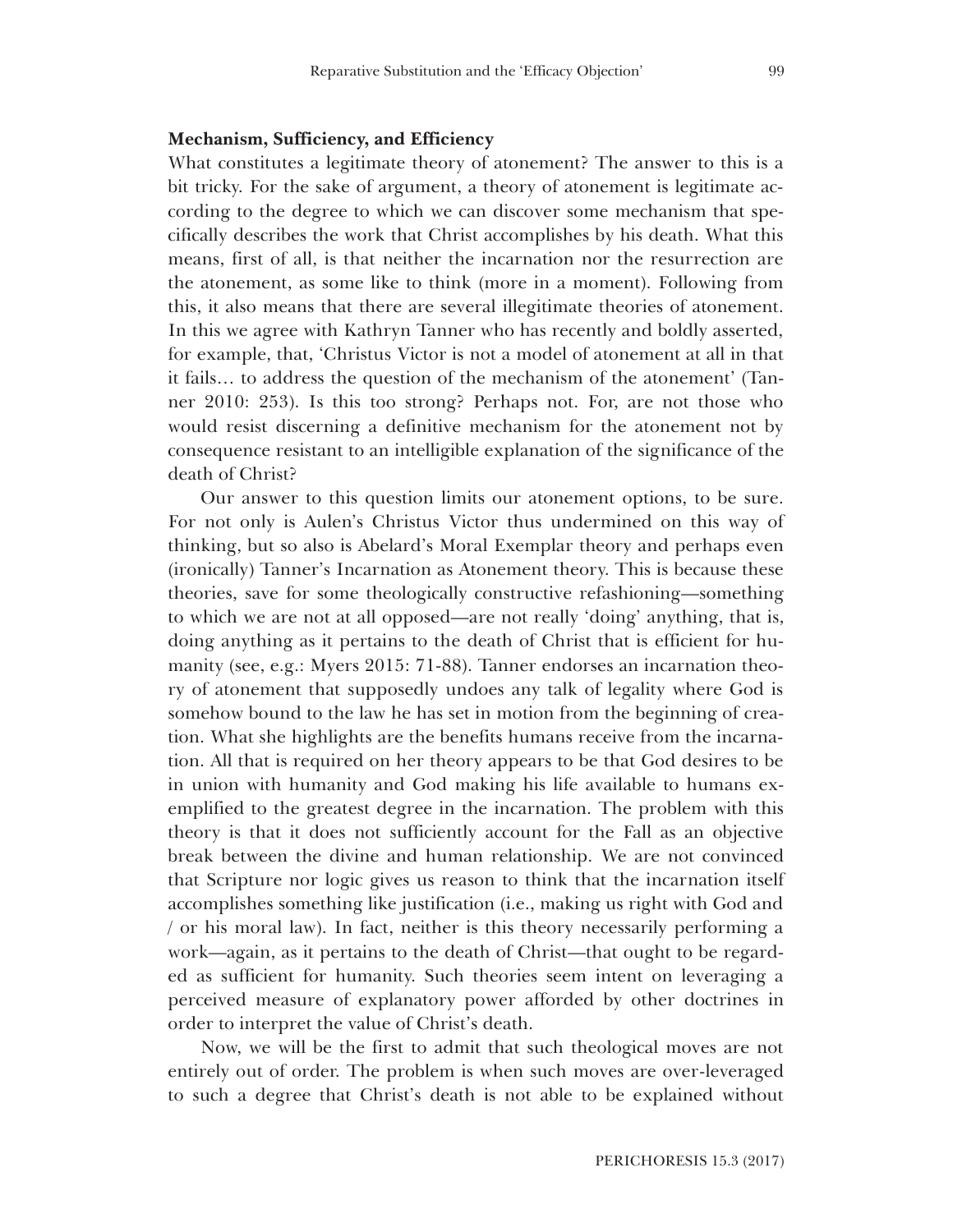them. Of course, Christ could not die were he not incarnate. But the incarnation is not the atonement, no more than, say, creation is providence. Certainly, they bear a close conceptual relationship. But they are not numerically the same. For a theory to be considered a theory unto itself, the act of Christ's death must itself accomplish something. It must, that is, have some singular and definable efficacy.

For legitimate theories of atonement, particularly those that fall under the category of a restitution model, which is our interest here, the death of Christ has been traditionally regarded—at least since Lombard's proposal of the sufficiency-efficiency distinction—as accomplishing one of the following three redemptive goals:

- A. Either the the death of Christ is a work that makes atonement that is sufficient for all humanity but efficient for none (e.g. the satisfaction theory) or
- B. is sufficient for all humanity and efficient for some (e.g. the penal substitution theory) or
- C. is sufficient and efficient for all, e.g. the universalist, salmurian, and reparative substitution theories of atonement (Franks 2001: 358). Interestingly, Franks describes the salmurian theory as both sufficient and efficient for all, 'on the condition of faith' (p. 358). This result is somewhat oddly similar to the satisfaction theory, faith being an integral part, though perhaps not the whole, of those conditions for salvation that Anselm had in mind.

It is within the constraints of this still important theological distinction, where the question of most interest to us surfaces, namely, 'What does a given theory actually accomplish', if anything, or more precisely, 'What does it accomplish for humanity' (if anything)? To answer this question, let us briefly take a closer look at the mechanism of atonement, first on penal substitution theory and then on the satisfaction theory, after which we will look more closely at the reparative substitution theory, which to our minds offers the most promise of doing something for humanity, and what is more, for God himself.

#### **Mechanism, Efficacy, and Penal Substitution**

Penal Substitution is (roughly) the theory according to which Christ assumes the legal responsibility for the sin(s) of human beings and by his substitutionary death pays their debt of punishment in order to satisfy God's retributive justice. A development of the Protestant Reformation (Shedd 2003: 451-55), penal substitution has since become the majority soteriological report amongst many contemporary Protestant evangelicals. Unfortunately, this majority also thinks by-and-large that the doctrine of penal substitution has been genetic and therefore dogmatic fixture of the church going back as far as Irenaeus and Athanasius (Jeffery 2007). Such '[gross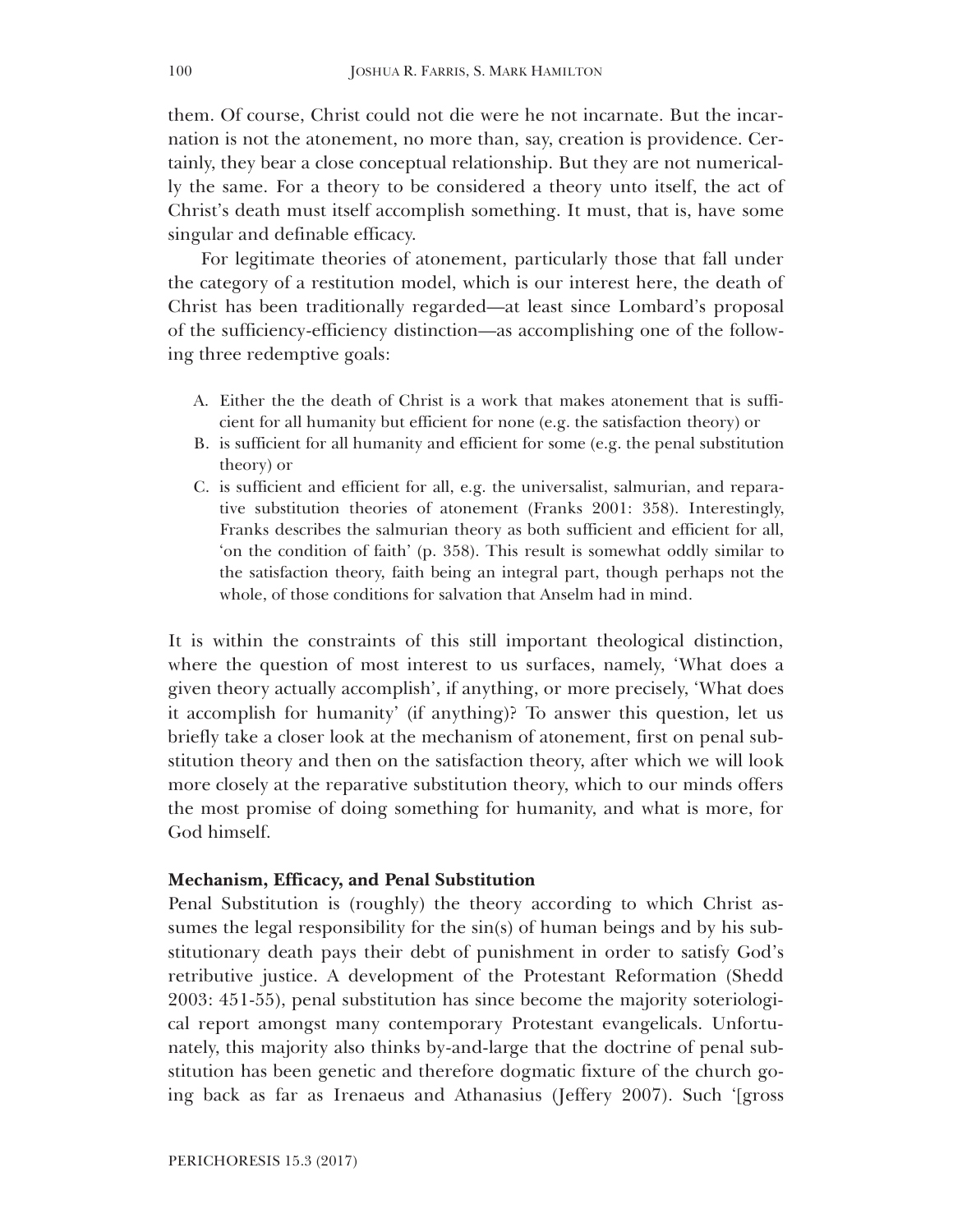distortions]' have of course been challenged (Vidu 2014: 1). According to Adonis Vidu's recent and thoroughgoing treatment of the historical development of the doctrine of the atonement, penal substitution makes its first full appearance with Calvin. Then, Vidu carefully and helpfully exposits Berkhof 's four points of departure from the Anslemian tradition that appear with Calvin, and here we quote him at length,

First, the satisfaction theory focuses on the honor and dignity of God rather than his justice. The context is that of private rather than public law. Second, there is no place in Anselm's thought for the biblical idea of Christ's bearing of our punishment on our behalf. Rather, Christ offers himself as a sacrifice acceptable in lieu of our being punished (Isaiah 53:10). Third, Berkhof argues that there is no place for the active obedience of Christ. This might seem puzzling, yet it is not the death that effectively procures atonement for Anselm, but the infinitely valuable offer of Christ's life. Finally, the fourth weakness sensed by the Reformers is that the Latin satisfaction model turns on a purely external transfer of merits. The believer is left to his or her own devices to continue to earn the surplus merit of Christ. While, as we shall see, an economy of exchange will continue to characterize the Reformed understanding of the atonement, the satisfaction of God is construed in such a way that it can only be accomplished by the redeemer, and cannot be replicated by believers seeking to earn salvation. Christ's work is final (Hebrews 7:27; 9:28; 1 Peter 3:18) and unrepeatable (Vidu 2014: 118-9).

Vidu then launches into a more elaborated treatment of the particulars of Calvin's thought, paying particular attention to his account of divine love, law, and wrath as they relate to the atonement, from which we are able to discern no less than five distinctive component parts of the penal substitution theory; components which appear common to its various expressions in the literature since. These include:

- (1) Christ's atonement is necessary to his redemptive work.
- (2) Christ's death is sufficient to assuage divine wrath for all humanity.
- (3) Christ dies as a penal substitute for individual persons.
- (4) Christ dies in order to absorb the retributive (penal) consequences of divine justice and wrath precipitated by human sin, being treated by God as if he were those individuals to whom the punishment were due (i.e. *the mechanism*).
- (5) Christ's death pays a debt of punishment.
- (6) Christ's death is a vicarious sacrifice.

Now, the mechanism of the penal substitution theory is bound up in the act of Christ's death absorbing the cumulative force of divine retributive justice (i.e. wrath) against sins of particular human persons (some number of human persons less than the total number) whom Christ is said to represent. [It is worth some additional clarification at this point, that by absorbing wrath, Christ is not hated by God, as some have recently and foolishly sug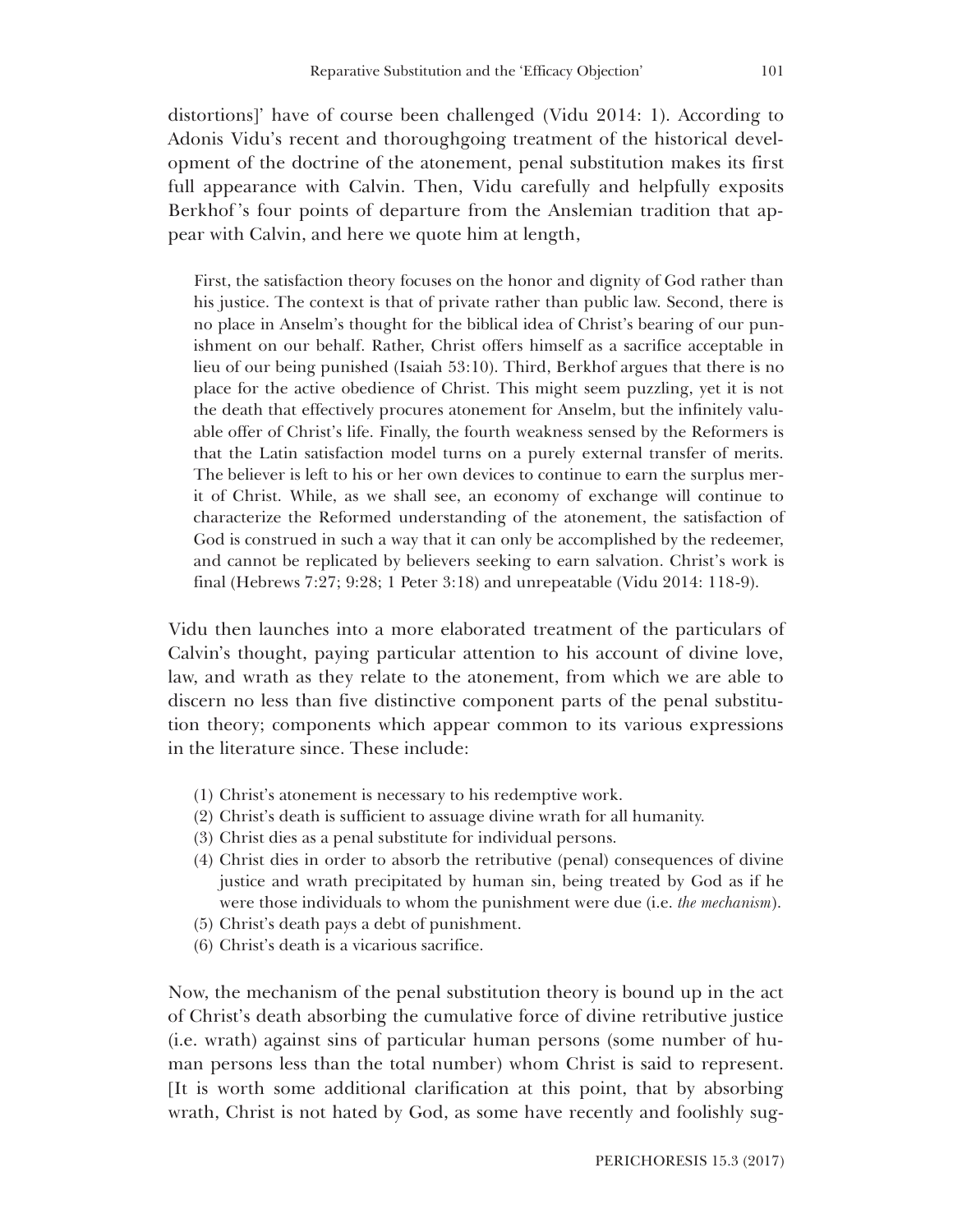gested. It appears that is no longer enough to simply believe that Christ died as a penal substitute. In some evangelical quarters, it now seems necessary to believe that as a penal substitute, Christ's endurance of the wrath of his Father's justice makes him the object of God's hatred, albeit temporarily. Such thinking, when worked out with greater logical precision and rigor seems to fall under the category of 'broken-Trinity theology', recently discussed in Thomas McCall (2012). In this act, Christ's death pays the debt of punishment owed by those over whom he is a so-called federal head. Paying the debt of punishment is what this theory does and absorbing this penalty for those whom he represents is what this theory does for humanity.

The 'sufficiency-efficiency' distinction is often deployed by exponents of penal substitution to defend this mechanism. Generally, they seem to think that Christ's death is sufficient to absorb the wrath of God for all but is effectually restricted in application to only certain individuals, and that by divine decree. Interestingly, this is not the only way exponents of penal substitution defend this mechanism. Some argue for a definite atonement and think that God decrees that Christ die as the legal representative (i.e. penal substitute) for particular individuals. This is quite different for those who believe in a limited atonement and think that God decrees that the benefits accruing from Christ's representative work be conferred only upon those whom he chooses. More interesting still is the fact that some penal substitution theorists have argued that Christ's work is both sufficient for all and efficient for all (e.g. Universalism or Salmurianism). [It is of additional and interesting note, at this point, that the atonement theories proposed by those associated with the minority report within the Reformed tradition hypothetical universalism—their own subtle differences notwithstanding, are likewise committed to this same mechanism, which ironically leads to what is often called the 'double payment objection'. This is not a little problem for which penal substitution theorists have yet to offer a strong rebuttal (Crisp 2014: chapter 7).] However, this distinction is construed, the central question is still one of mechanism: did Christ's death pay a debt of punishment and did he do so (definitively) for particular individuals? Not according to Anselm.

#### **Mechanism, Efficacy, and Satisfaction**

According to what we might think of as a classical Anselmian Satisfaction theory, Christ gives up his life in order to restore honor to God by paying a debt, one that satisfies the creditor; not a debt of punishment (as in the case of penal substitution), but a debt of honor. This again, is something that Vidu carefully treats at length, and in concert with the broader articulation and later development of the satisfaction theory amongst Abelard, Aquinas, and Duns Scotus (Vidu 2014: 45-88). Hitting on the major themes related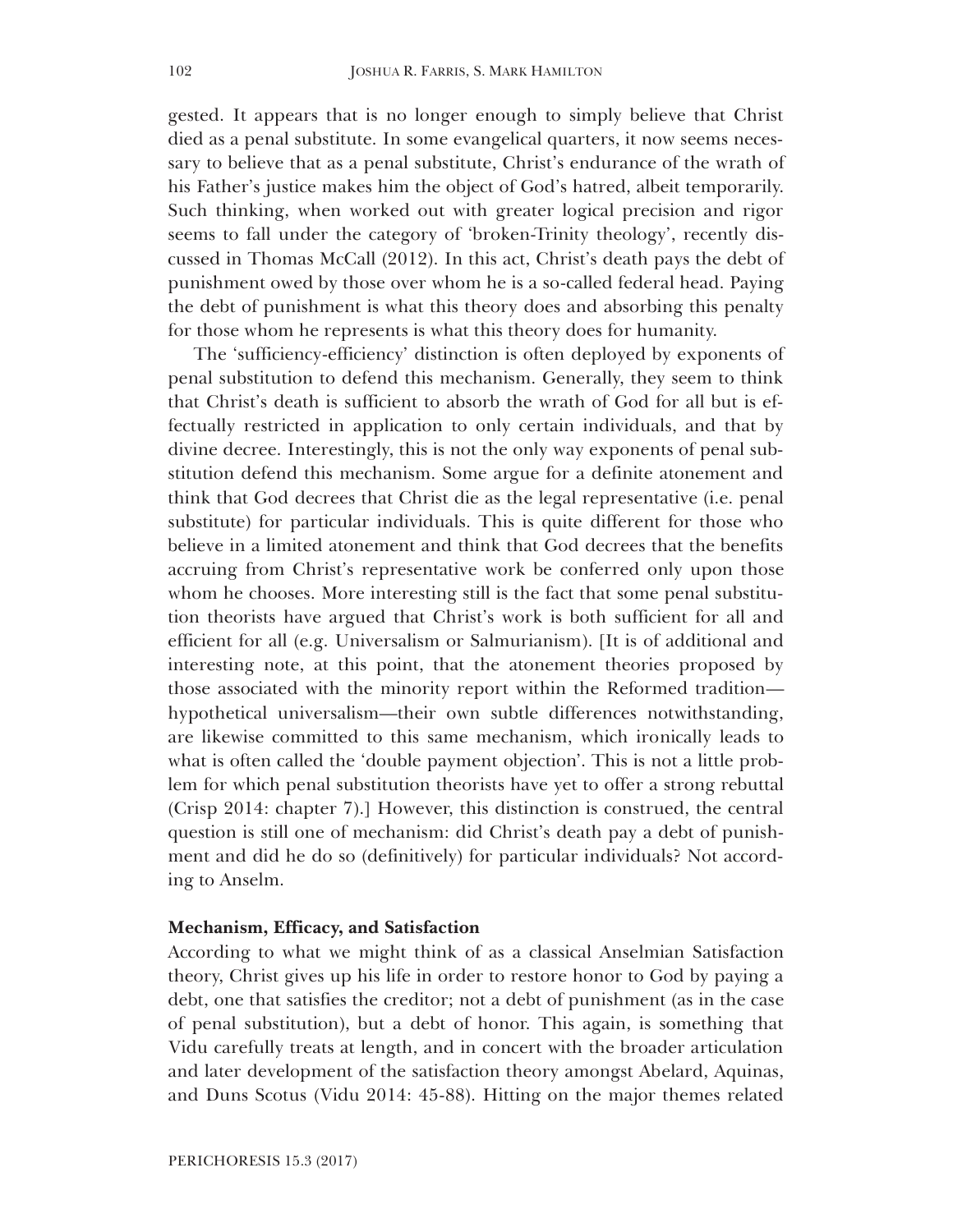to Anselm's satisfaction theory—his Platonic and realist philosophical assumptions, his theological approach to law, his emphasis on the private (rather than the public) offense of sin, his contrast of punishment versus satisfaction, the necessity of the incarnation, the sufficiency of Christ's meritorious work to pay humanities debt to God—Vidu shows with great precision and clarity why Anslem's theory became epoch-making for later medievals. We see the trace elements of Vidu's treatment of Anselm in such statements as those from *Cur Deus Homo*:

[S]in is nothing other than not to give God what is owed him. Therefore, everyone who sins is under obligation to repay to God the honour which he has violently taken from him, and this is the satisfaction which every sinner is obliged to give to God (1.11). [I]f there is nothing greater and nothing better than God, then there is nothing, in the government of the universe, which the supreme justice, which is none other than God himself, preserves more justly than God's honour (1.13). To forgive sin in this way [that is, by mercy alone, without reparation] is nothing other than to refrain from inflicting punishment. And if no satisfaction is given, the way to regulate sin correctly is none other than to punish it (1.12). It is a necessary consequence, therefore, that either the honour which has been taken away should be repaid, or punishment should follow' (Anselm 1998, 283, 286, 288, 349).

Summarily speaking, Anselm's theory can be expressed (roughly) in the following set of numbered theses:

- (1) Christ's atonement (or a suitable equivalent) is necessary to his larger redemptive work.
- (2) Christ's death procures an infinite merit (i.e. *the mechanism*); The infinite merit of Christ's death pays a debt of honor to God.
- (3) Christ's death is a work of supererogation and therefore sufficient for all humanity.
- (4) Christ's death is efficient for those who by faith are united to Christ.

It should be clear from this that the mechanism of atonement on Anselm's theory is built around the idea that Christ's death somehow restores honor to the Father, namely, by virtue of the infinite merit of the sacrifice of his infinite self, thereby offsetting the infinite demerit of human sin. In this, Christ's act is one of equity to a debt; again, not a debt of punishment but a debt of honor.

It should also be clear that on Anselm's account of Christ's atoning work, his death is sufficient for all humanity but, interestingly, not efficient in the sense that some redemptive effect immediately obtains for humanity (or some part of humanity), as in the case of the penal substitution theory. Anselm's theory makes several other necessary conditions for salvation. In oth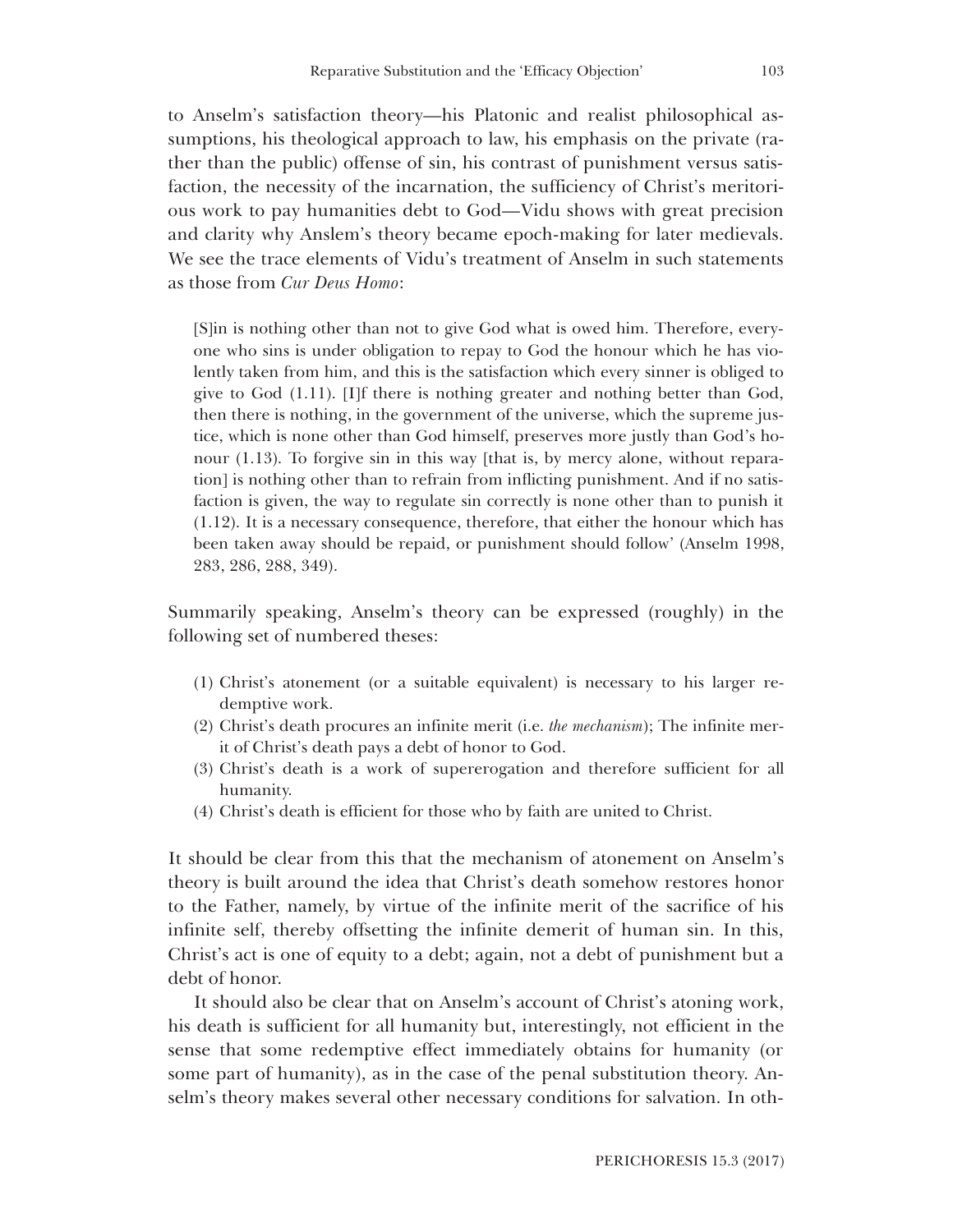er words, Christ's atonement, according to Anselm, is not efficacious for humanity. For it to be so, there are conditions beyond those of the work that Christ's death achieves that must be met. This, we recall, is in contrast to the penal substitution theory, exponents of which often celebrate the positive benefits that belong to the elect (i.e. propitiation, expiation, justification, and imputation) as an immediate result of Christ's death on their behalf. It is important to note that the doctrine of penal substitution is the means of making one 'right' with God. In other words, the mechanism is that of Christ bearing penalty for sins against God. Normally the nature of Christ's justifying act in the atonement is cashed out in terms of imputation, rather than as a version of realism or impartation. The doctrine of imputation is the view that God views us as if we were right or just, according to his moral law, because of Christ. However, Christ has not actually made us righteous nor has he imparted or infused righteousness into us. The problem with the doctrine of imputation is quite clear in much of the literature. Christ, as a result of assuming a debt (of punishment) he could not literally assume, he becomes a fictional representative for us whom God accepts as a legally admissible stand in, so to speak. This is what many have called the 'legal fiction' objection. Interestingly, it is the failure to claim these and other soteriological benefits as accomplished and therefore secured by Anselm's theory that are often promoted by penal substitution theorists as among the reasons to reject a straightforward satisfaction theory. In other words, for penal substitution theorists, Anselm did not go far enough (Philipps 2010: 23-5).

However, it is important to take note of the fact that not all penal substitution theorist work out the efficiency / efficacy of Christ's death for the elect in the same way. In fact, there are several ways to work out the penal substitution theory. For example, the Holy Spirit seems to have some important role in effecting the results of the atonement. So, it is not, as if, the atonement does all of the work or transmits all the soteriological benefits of Christ's work to the elect in its own right. While many contemporary Reformed theologians suggest that there is one way of working out the penal substitution theory, this is simply not the case as reflected in the Reformed tradition. [For one popular and respected Reformed theologian who endorses penal substitution and the logical necessity of the efficacy of Christ's atoning work for the elect (as understood in what is oft called limited atonement) as the theory of atonement, see, for example, R. C. Sproul in http://calvinandcalvinism.com/?p=13943 (cited on May 16, 2017). See also: R. C. Sproul in http://www.ligonier.org/learn/articles/biblical-scholasticism/ (cited on May 16, 2017).]

This is a fairly common and singular way of understanding penal substitution theory. This is, also, often used as the ground for rejecting all other atonement theories or constructions of the penal substitution theory. But as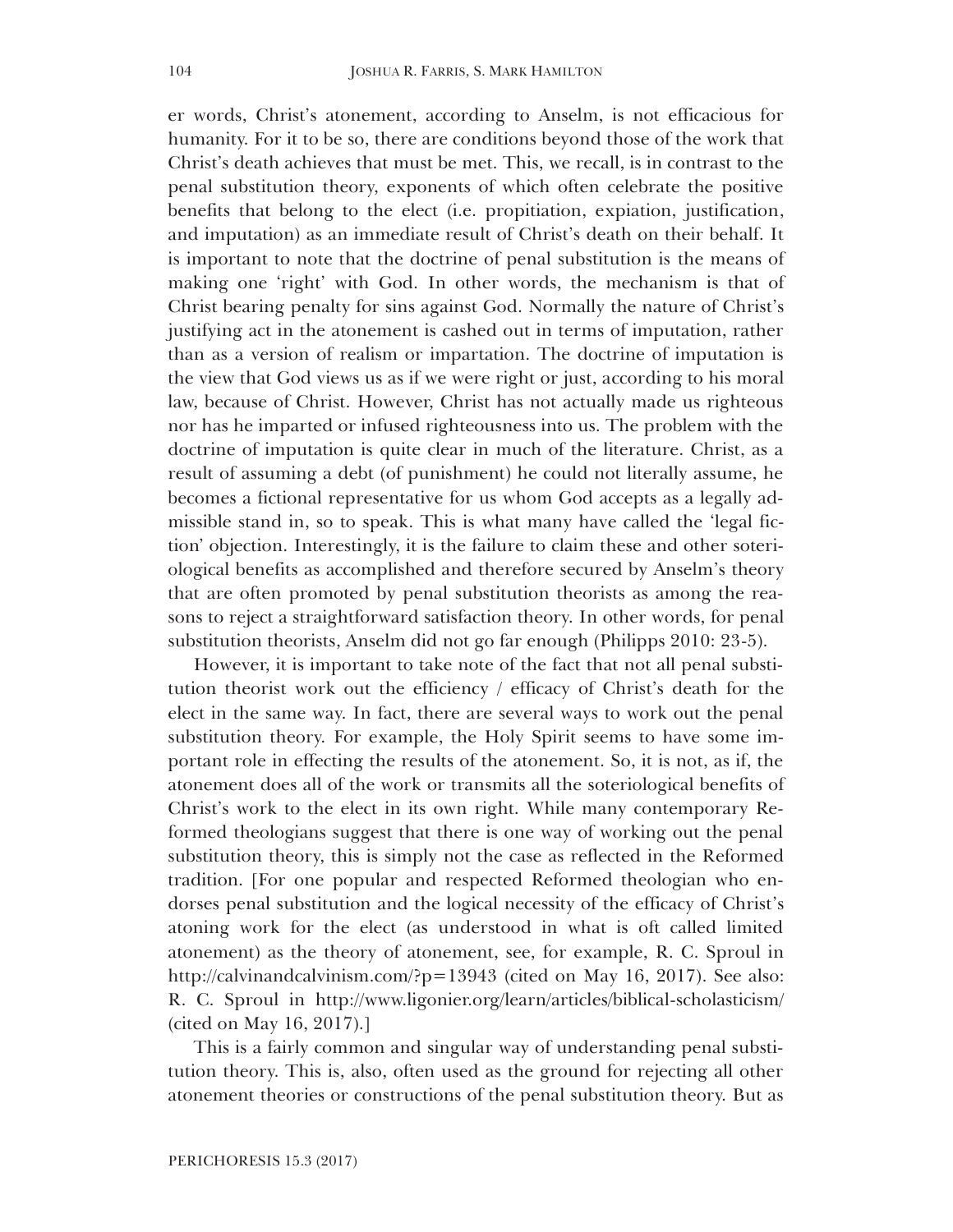we will see, the discussion is quite a bit more complicated. There are several ways to work out the theory that takes into account other doctrinal *loci* of making sense of how it is that the benefits are transferred from Christ to the elect. For one example, we could look to William Shedd, who works out the meting out of the atonement benefits via the work of the Holy Spirit in the life of the elect. In other words, as Shedd understands the efficacy of Christ's atonement, it is the Holy Spirit the extends / applies it to the elect (Shedd 2003, 464). Alexander Hodge articulates the penal substitution of Christ to actually remove the legal demands on all people, which as we will see below, is similar to how we understand and develop Anselm's theory (Hodge 1972, see ch. 25.9, 25.10, 25.17). With these various understandings of soteriological benefits within the Reformed tradition clearly secured, we can begin to see the implausibility of linking the necessity of the penal substitution theory as the theory of atonement that offers us the only, or even necessarily, the best way to articulate efficacy. If we are honest, the efficiency / sufficiency distinction, so often employed throughout Reformation history, is quite a bit more complicated that contemporary theologians let on, even when we consider the largely celebrated penal substitution theory.

Like the penal substitution theory, it seems charitable to take each theory on its own terms and to see how the theologian works out the logic of how it is that all the soteriological benefits are appropriated in the life of the believers. It seems overly simplistic to say that the atonement does all the work of salvation when we have so many other soteriological categories in Scripture. With respect to other theories, including Anselm's theory, it is perhaps not enough to say that Anselm's theory is less than fully systematized. And it is at this particular point where we offer some additional theologically constructive specificity in the form of a new theory of atonement that we call reparative substitution.

#### **Mechanism, Efficacy, and Reparative Substitution**

Summarily speaking, according to the reparative substitution theory, Christ dies in an act of divine love to pay a debt of divine honor owed by humanity to God by offering himself up in act of supererogation that procures an infinite merit (of honor), offsetting the infinite demerit of human sin in order to satisfy the rectoral demands of divine justice, thereby restoring honor to God (and by consequence, his moral law). Consider the following nine constituent parts of reparative substitution:

- (1) Christ's atonement is necessary to his work.
- (2) Christ's death is an act of divine love.
- (3) Christ's death procures an infinite merit (i.e. *the mechanism*).
	- (3a) The infinite merit of Christ's death pay the full sum of humanities debt of honor to God (Christ does this *qua* his divine nature).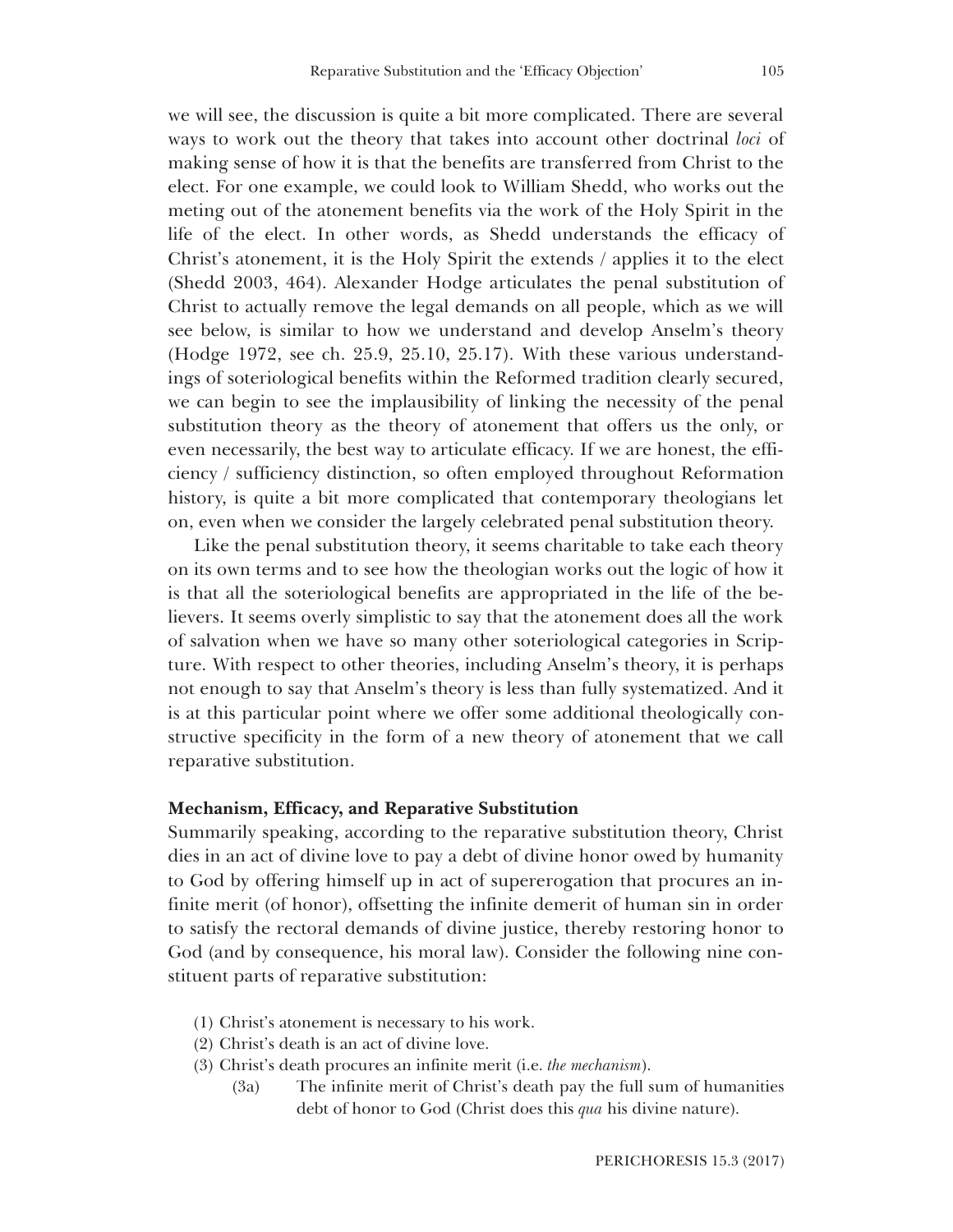- (3b) The infinite merit of Christ's death pays the full sum of humanities debt of honor [not a debt of punishment] to God's moral law (Christ does this *qua* his human nature).
- (4) Christ's death is sufficient for all humanity (what we might call a global substitute).
- (5) Christ's death efficiently defers divine wrath for all humanity until the consummation / Judgment. [Franks offers the following helpful and discriminating note, saying, 'The Remonstrants also all but abolish the satisfaction and merit of Christ, asserting that Christ died, in order that God the Father might have the right to contract with us anew, on what terms he pleased, concerning forgiveness and justification. But while Christ's obedience and death stand, there can be no other way of obtaining justification; and those, who are justified thereby, are not justified by any legal contract, but purely by grace; and being united to Christ by faith, are regenerated and purified in heart'; (Franks 2001: 440.6).]
- (6) The incarnation establishes both a 'vital union' and 'legal union' between Christ and all humanity, without which Christ's work would not obtain for all humanity.
- (7) The resurrection generates a newly constituted humanity, whose 'members' include those who by faith (as the 'relative' union), at the Judgment will receive their remunerative benefit.
- (8) Christ's work is efficient for the 'elect' by settling all debts and eliminating eternal death.

Right away, the similarities with Anselm's satisfaction theory should be apparent, particularly those regarding Christ's payment of a debt of honor. It should also be readily apparent that unlike penal substitution, Christ bears or absorbs no penalty (perhaps not even the one demanded by the moral law, that is, unless he pays the penalty of death that the moral law demands for all humanity) on the reparative substitution theory. He remains a substitute, just not a penal one. This is because the intended mechanism of atonement is the restoration of divine honor, not the provision of opportunity for God to expend his wrath on Christ for sin.

With reparative substitution, we are asserting that the love of Christ for his Father is the primary motive in his making atonement. Christ came to restore divine honor and he cannot do it only in part. By his death, the honor of God's name—the thing for which he cares most—is publicly restored to him and not only that, but the honor of his irreproachable law is also restored (again, Christ is not penalized by the law, he is honoring the law with his active obedience; the active and passive obedience distinction is something we are in the process of developing). The demands of divine justice are universally met, and that, for all humanity. This follows from the incarnation but is achieved by Christ's making reparations by his death.

By the Son assuming human nature, as our covenantal representative, Christ enacts a new union with humanity. A union similar to the union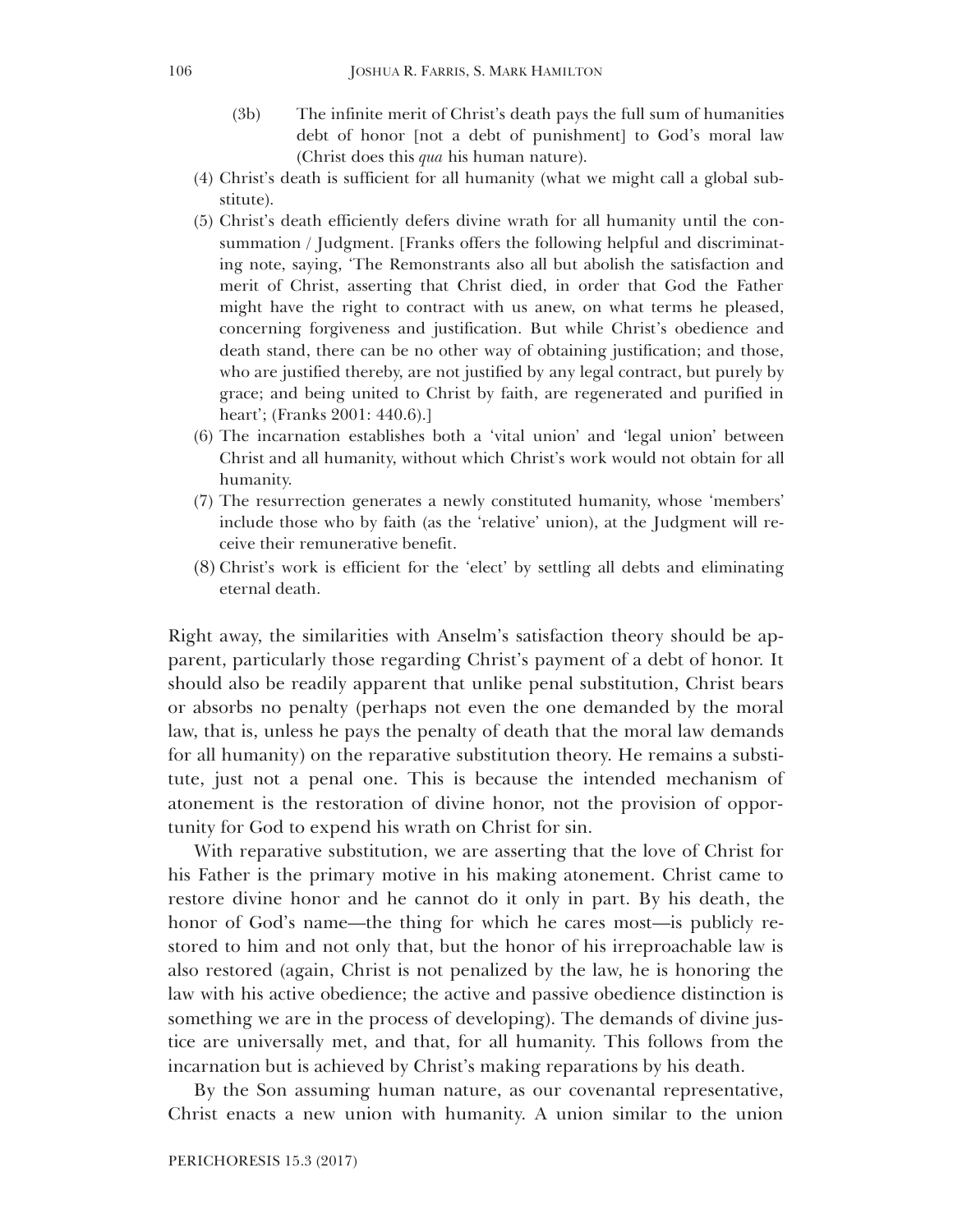found with Adam in the Creational covenant. In the new Creational covenant, Christ unites to our humanity. Christ enacts a vital and judicial union with humanity according to the moral law established by God for humanity. This new union establishes the ground for Christ paying our debt of honor to God and opens the door for newly transformed humanity at the resurrection.

What then of God's retributive justice? And what of those who ultimately reject God?—you might ask. In short, Christ's death defers the exercise of retributive justice until the consummation of all things, where both and the retributive and remunerative aspects of rectoral justice will be meted out. This is not only where Christ's atoning worth is sufficient for atonement in that his merit is available to all, but that it is efficient in staving off divine wrath for all, again, until the consummation. God's honor is literally restored by Christ's act of giving himself up as a morally perfect sacrifice to the Father.

In so doing we are proposing both a soteriological and judicial shift in our understanding of the divine economy. Retribution is not exacted from the Son, but from those who in the end reject him. Christ is therefore not punished, for he is a morally perfect human (hence, a morally perfect sacrifice to God). The efficacy is found in Christ's setting aright the moral demands of divine justice. Christ pays off our debt to God. Christ effectively pays our debt of honor to God. God is thus honored, and the moral law is satisfied in the death of Christ not by the absorption of a debt that no human can sufficiently satisfy, but by offering up a gift of honor of such a worth as to settle the due demands of the moral law.

By this, saints are truly pardoned. And with this we are in effect elevating the significance of faith—a move of which Anselm would likely approve—as well as faith's relationship to the nature of union with Christ. The result of all this, ironically, is the wholesale elimination of the need to even make the sufficiency-efficiency distinction or, at a minimum, a complex reworking of it. As we have seen, though, the distinction is not all that simple and has been worked out in numerous, albeit, arguably, consistent, ways. Christ's work, on reparative substitution, is sufficient and efficient for all. It appears that it is sufficient in that the work of Christ is of such a value that it can ultimately atone for demands of honor to God eternally. It is efficient, arguably, in the two senses listed above. It is efficient to settle the demands of the moral law and it is efficient for the elect who receive the full remunerative benefits by faith.

Two questions must be answered in the end. First, what does reparative substitution do? It restores to God the glory that was violently taken from him, who, as the apostle says, graciously 'passed over former sins', the result of which was his willingness to be dishonored for a time. Second, what does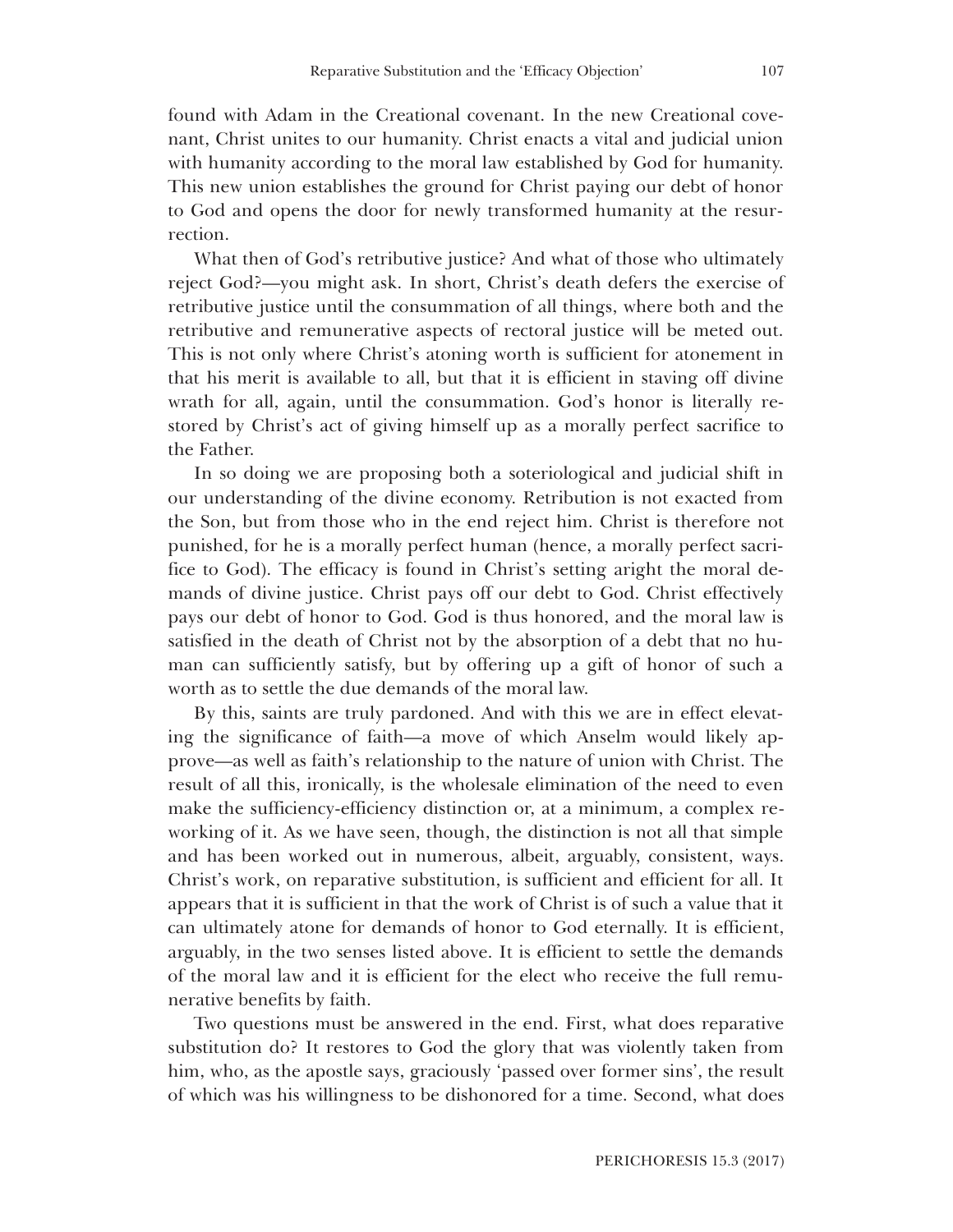reparative substitution do for humanity? It defers divine retribution until all moral accounts will be settled. It fixes both the private and public problems that humanity faces for having transgressed God's rectoral justice. In this way, the reparative substitution theory is radically theo-centric, an idea we suppose few would want to publicly resist and which is the principal reason for God's patient endurance of the reproach of sinners.

## **Conclusion**

To this point we have tried to show that a developed version of Anselmian satisfaction—what we call, reparative substitution—in no way succumbs to the penal substitution theorist's efficacy objection. Far from it, reparative substitution actually does more, so we think, than penal substitution theorist's think their theory does. For example, in what way does the penal substitution theory do anything positive or efficacious for God (pause) that is also efficacious for all humanity? Simply put, we do not think it does. To put it rather bluntly, nothing is restored to God on the penal substitution theory. Neither are the benefits that follow from Christ's work beneficial for all humanity. Instead, and quite to the contrary of the apparent demands of God's retributive justice, penal substitution seems only to make provision for God to restore righteousness to some part of humanity, leaving God dishonored and his Son, crushed (as the prophet says) for this dishonor, and what is more, all of this being of no apparent benefit to himself, save perhaps for the opportunity to vent his just wrath. In other words, upon closer examination and a comparison of mechanism and efficacy with other theories of atonement, penal substitution seems rather anthropocentric. Not so for the reparative substitution theory, according to which Christ's sacrificial act actually achieves something for all humanity and for God, namely, the restoration of divine honor.

With all that has been said, we realize that even the suggestion that a theory of atonement other than penal substitution is nothing short of anathema in some circles. Particularly, we have had in mind the evangelical community. We too identify with this community. Having been raised and nurtured in this environment, we are committed not only to the Protestant tradition with the *Solas*, but, more specifically, to the evangelical emphasis on the authority of Scripture, evangelism as the means for calling debtors to account, and the centrality of Christ's work as the sole means of salvation, amongst other commitments. What we have argued here and elsewhere seems to coherently and intimately grow out of these Protestant evangelical convictions. For this reason, it seems that evangelicals ought to reconsider the standard penal substitution theory of atonement and whether it can be justly regarded as *the* theory of atonement. Following from this, it seems that evangelicals ought to reconsider a more robust and systematized An-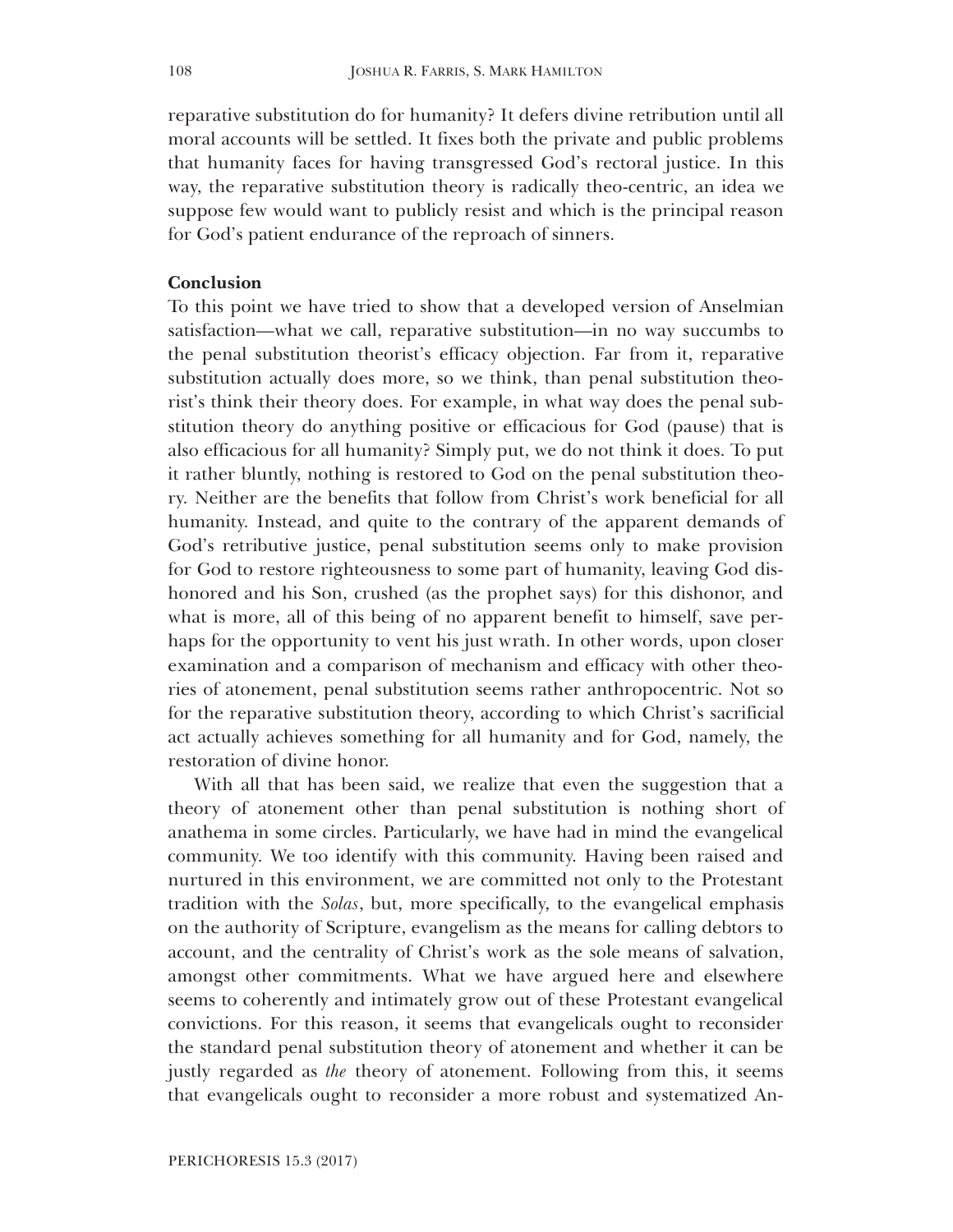selmian theory of atonement, one that makes sense of the whole of divine justice and not just one part. The coherence of reparative substitution warrants such reconsideration.

In fact, this version of Anselm's atonement theory fares even better in terms of explanatory power (e.g., efficiency / efficacy), coherence (at least as it is compared to the standard / popular penal substitution theory), and appeal. While there is a need to develop the theory and its implications in other biblical and theological contexts, this should not detract from the merits the theory has in terms of efficiency and efficacy, as we have explained here. No doubt, advancing a theory of atonement requires additional reflection and application. Particularly, the theory deserves some reflection in the context of Christ's mission (e.g., missional theology), a common area of reflection in contemporary theology. The theory also deserves some more explicit grounding in the exposition and theological readings of various passages of Scripture, as is appropriate for any evangelical theory of atonement. Furthermore, there are several challenging (not impossible) texts that need to be reconciled and integrated with such a theory (e.g., Isaiah's suffering servant)

Again, it is worth noting that not all passages of Scripture nor all theological issues can be addressed in one article, let alone one book. What we have done here simply motivates the consideration of one novel theory in the Anselmian tradition taken in a Reformed / Protestant direction. By taking one of the most common theological objections to the Anselmian theory (as well as every theory of atonement other than penal substitution), we hope this, at a minimum, will gain a hearing from the evangelical community.

## **Bibliography**

- Anselm (1998) *Why God became Man*. In Davies B, Evans GR (eds) The Major Works. Oxford: Oxford University Press.
- Bavinck H (2006) Sin and Salvation in Christ, volume 3. In Bolt J (ed), Vriend J (trans) *Reformed Dogmatics*. Grand Rapids, MI: Baker.
- Crisp OD (2014) *Deviant Calvinism. Broadening the Reformed Tradition*. Minneapolis, MN: Fortress Press.
- Franks RS (2001) *A History of the Doctrine of the Work of Christ*. Eugene, OR: Wipf & Stock.
- Farris JR, Hamilton SM (2017) Contemporary Restitution Models of Atonement, Divine Justice, and Somatic Death. *Irish Theological Quarterly* (forthcoming).
- Hamilton SM (2015) Jonathan Edwards, Anselmic Satisfaction, and God's Moral Government. *International Journal of Systematic Theology* 17(1): 1-22.